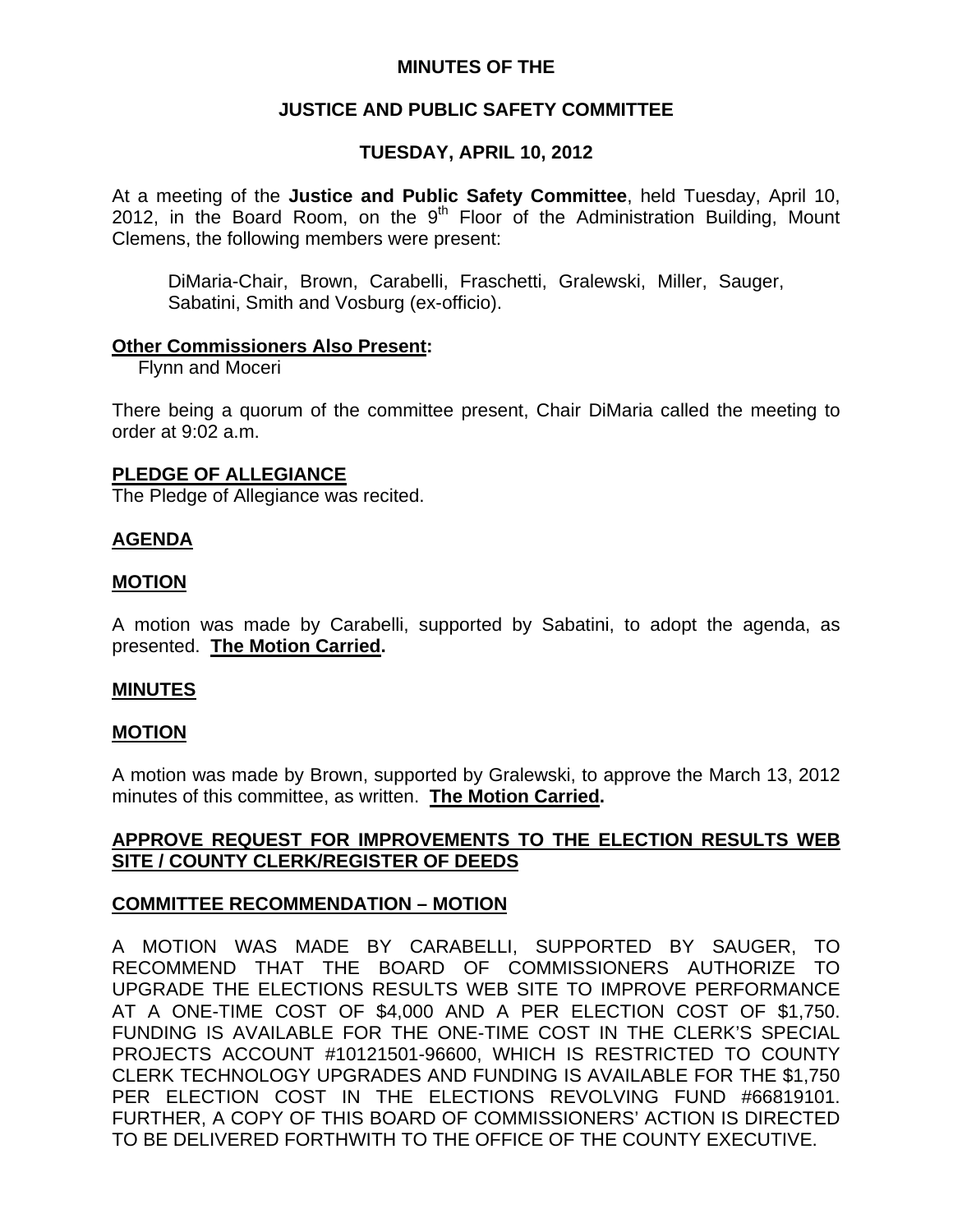Todd Schmitz gave an overview of this request.

The following commissioners spoke: Brown, DiMaria and Miller.

Chair DiMaria called for a vote on the motion and **THE MOTION CARRIED.** 

## **APPROVE PURCHASE AND INSTALLATION OF TWO SELF-SERVE KIOSKS / COUNTY CLERK/REGISTER OF DEEDS**

## **COMMITTEE RECOMMENDATION – MOTION**

A MOTION WAS MADE BY SMITH, SUPPORTED BY MILLER, TO RECOMMEND THAT THE BOARD OF COMMISSIONERS AUTHORIZE THE COUNTY CLERK/REGISTER OF DEEDS TO IMPROVE CUSTOMER SERVICE BY PURCHASING AND INSTALLING FROM COURTHOUSE TECHNOLOGIES, LTD. TWO SELF-SERVE KIOSKS AT A ONE-TIME COST NOT TO EXCEED \$27,000 AND AN ANNUAL COST NOT TO EXCEED \$2,900. FUNDING FOR THE ONE-TIME COST IS AVAILABLE IN THE REGISTER OF DEEDS' AUTOMATION FUND #27023601 (\$15,000) AND THE CLERK'S NEW EQUIPMENT FUND #10121501-97002 (\$12,000). FUNDING FOR THE ANNUAL COST (\$2,900) IS AVAILABLE IN THE CLERK'S MAINTENANCE AGREEMENT ACCOUNT #10121501-93101. FURTHER, A COPY OF THIS BOARD OF COMMISSIONERS' ACTION IS DIRECTED TO BE DELIVERED FORTHWITH TO THE OFFICE OF THE COUNTY EXECUTIVE.

Todd Schmitz gave an overview of this request.

Chair DiMaria called for a vote on the motion and **THE MOTION CARRIED.** 

## **AUTHORIZE COUNTY CLERK/REGISTER OF DEEDS TO CONTRACT WITH AT&T TO IMPLEMENT WIRELESS INTERNET ACCESS POINTS ON 2ND FLOOR OF COUNTY BUILDING**

# **COMMITTEE RECOMMENDATION – MOTION**

A MOTION WAS MADE BY SMITH, SUPPORTED BY SAUGER, TO RECOMMEND THAT THE BOARD OF COMMISSIONERS AUTHORIZE THE CLERK/REGISTER OF DEEDS TO CONTRACT WITH AT&T TO IMPLEMENT WIRELESS INTERNET ACCESS POINTS ON THE SECOND FLOOR OF THE COUNTY BUILDING, INSTALL CABLE, NETWORK DROPS AND WIRELESS ACCESS POINTS AT A ONE-TIME COST NOT TO EXCEED \$200 AND AN ANNUAL COST NOT TO EXCEED \$959.88. FUNDING IS AVAILABLE IN THE REGISTER OF DEEDS AUTOMATION FUND #27023601. FURTHER, A COPY OF THIS BOARD OF COMMISSIONERS' ACTION IS DIRECTED TO BE DELIVERED FORTHWITH TO THE OFFICE OF THE COUNTY EXECUTIVE.

The following commissioner spoke: Carabelli.